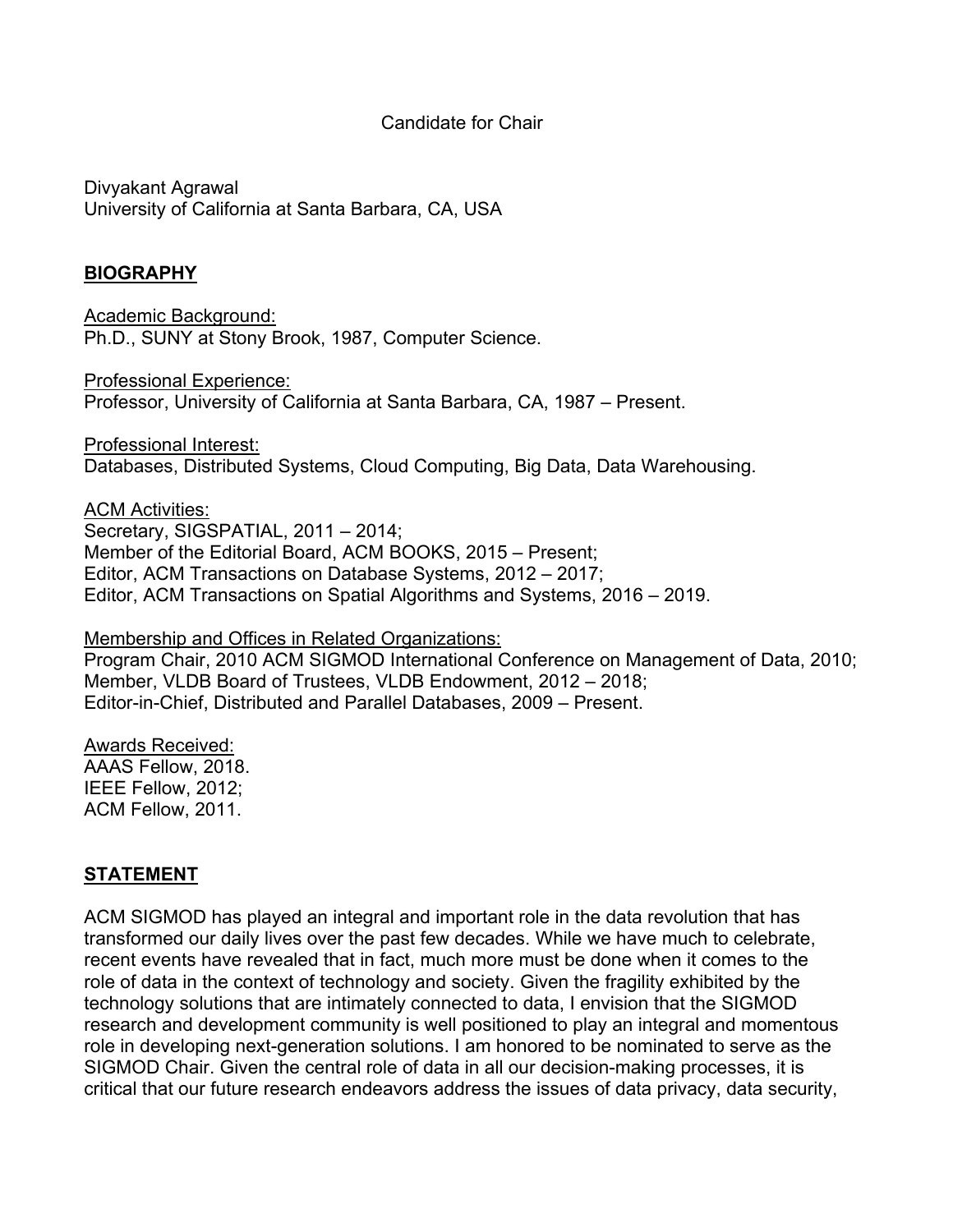data fairness, and responsible data management. If elected, I will do my best to continue the strong tradition of service established by generations of dedicated SIGMOD leadership to broaden the scope of the SIGMOD community's contributions towards responsible and fair use of data for the future of technology and society.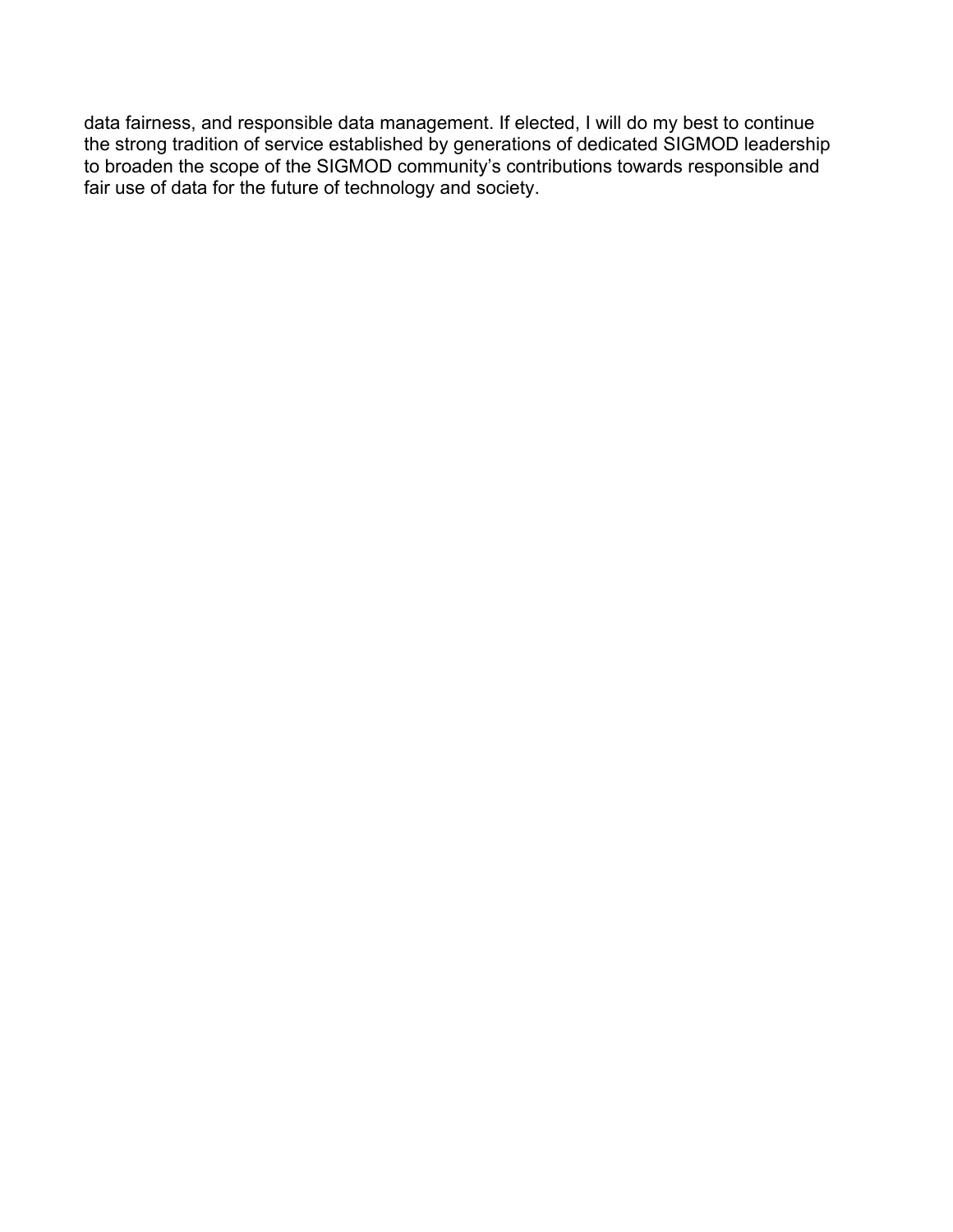### Candidate for Chair

K. Selcuk Candan Arizona State University, Tempe, AZ, USA

# **BIOGRAPHY**

Academic Background: Ph.D., University of Maryland, College Park, 1997, Computer Science.

#### Professional Experience:

Professor (Asst.; Assoc.; Full), Arizona State University, Tempe, AZ, 1997 – Present; Director, ASU Center for Assured and Scalable Data Engineering (CASCADE), Tempe, AZ, 2016 – Present; Visiting Research Scientist, NEC Research Labs, Cupertino, CA, 2000 – 2009.

#### Professional Interest:

Data Management, Scalable Data Processing, Temporal Data Processing and Analysis Tensor-Based, Bayesian, NN, Causal Systems for Data Analysis, Applications (Epidemics, Disasters, Energy, and Healthcare).

#### ACM Activities:

Member & Conference Coordinator, ACM SIGMOD Executive Committee, 2012 – Present; Associate Editor, ACM Transactions on Database Systems, 2015 – Present; General Chair, ACM SIGMOD Conference, 2012; Core Program Committee Member, ACM SIGMOD Conference, 2019.

Membership and Offices in Related Organizations:

Associate Editor, IEEE Transactions on Knowledge and Data Engineering (TKDE), 2016 – Present;

Associate Editor, IEEE Transactions on Transactions on Cloud Computing (TOCC), 2016 – Present;

Associate Editor, PVLDB (2019 & 2022), 2019.

# **STATEMENT**

I am honored to be considered for the SIGMOD Chair position. Being a member of our community for ~25 years, having taken various service roles, and having collaborated with three teams of elected officers as a member of the Executive Committee, I had a chance to have part in the various transformations our community has successfully navigated through.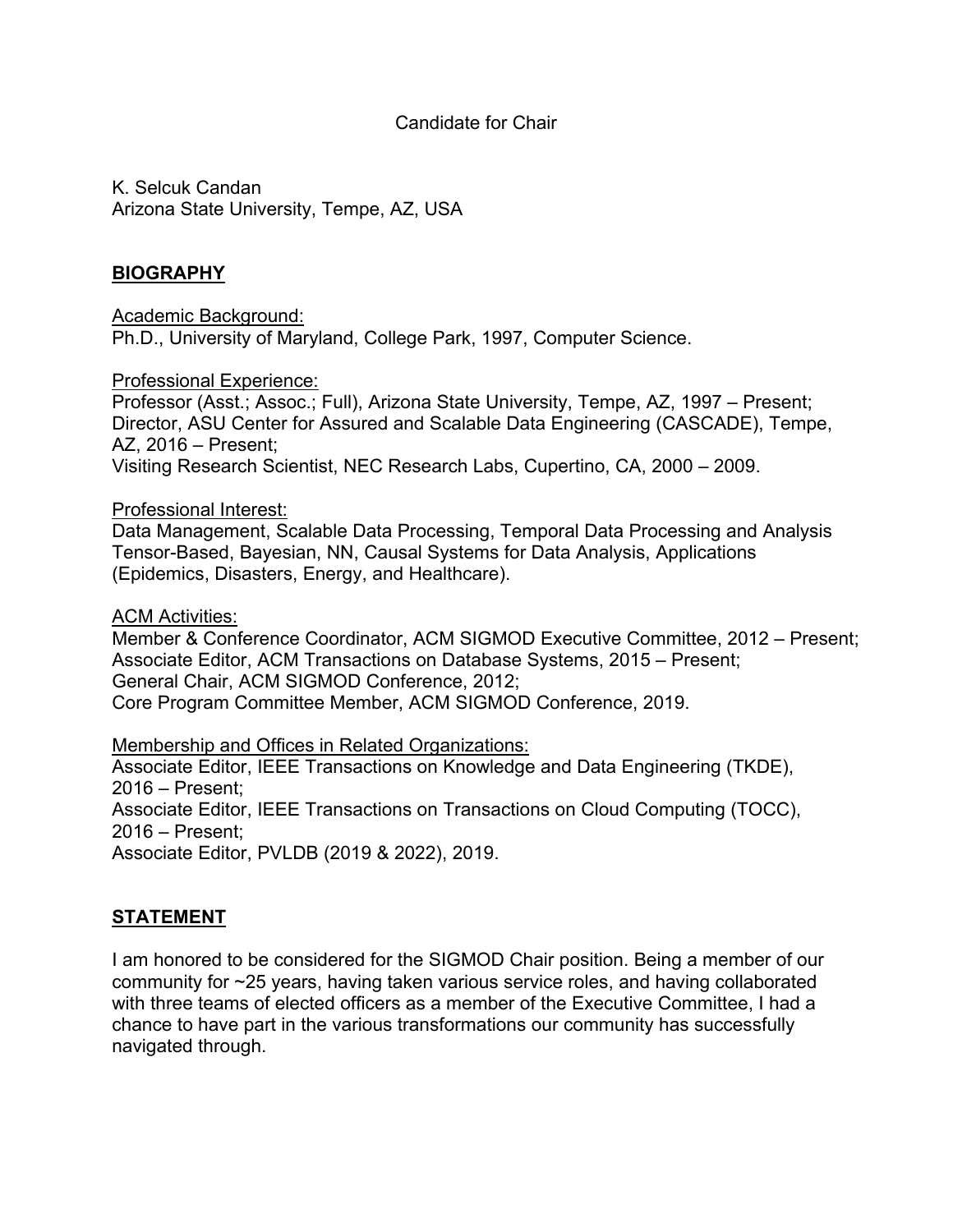Today we are in the middle of a major disruption, set off by the ongoing scientific/technological revolution. Our community is perfectly positioned to meet the explosive demand for data engineers and scientists (with expertise in parallel, distributed, and real-time systems for acquiring, securing, accessing, and processing large, heterogeneous, multi-source, multi-modal data over its life-cycle) to innovate, architect, and manage data systems for industry and scientific discovery. Yet, while striving to increase impact by finding better ways to reach out to stakeholders, we also need to ensure that the core characteristics that define the SIGMOD community and brand are safeguarded.

I believe, therefore, the SIGMOD Chair must be a watchful catalyst, enabling transformations that are already underway, while working towards improving our community's diversity across all dimensions and its reach to sciences, industries, and geographies (despite COVID-19).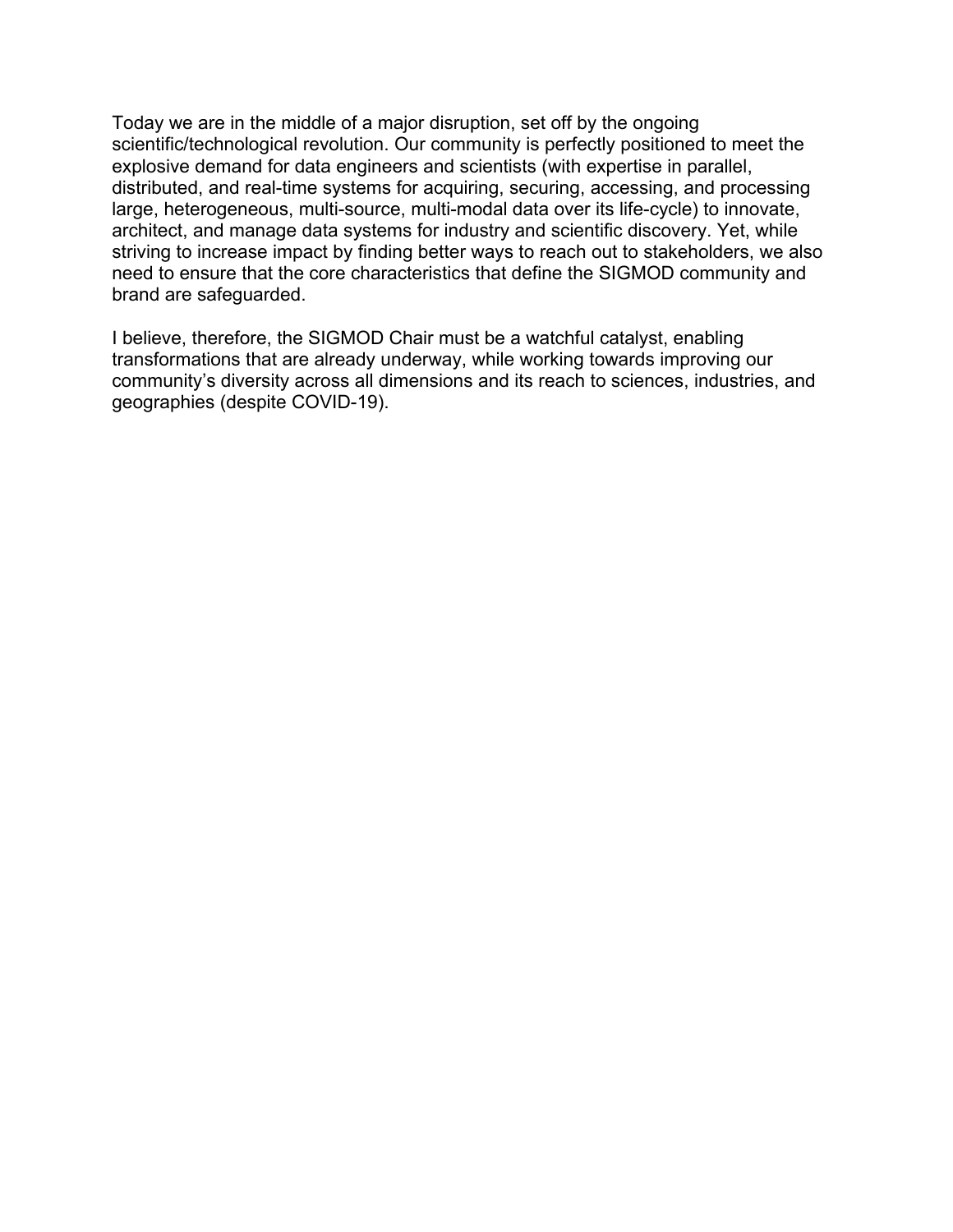#### Candidate for Vice-Chair

Yufei Tao Chinese University of Hong Kong

### **BIOGRAPHY**

Academic Background: Ph.D., Hong Kong University of Science and Technology, 2002, Computer Science.

Professional Experience: Professor, Chinese University of Hong Kong, 2017 – Present; Professor, The University of Queensland, Australia, 2016 – 2017; Professor, Chinese University of Hong Kong, 2013 – 2016.

Professional Interest: Database Systems and Theory, Theoretical Computer Science.

ACM Activities: PC Chair, ACM PODS 2020, 2019 – 2020; Associate Editor, ACM Transactions on Database Systems, 2008 – 2015; Group Leader, ACM SIGMOD 2017, 2016 – 2017; Senior PC member, ACM SIGKDD 2019-2021, 2018 – Present.

Membership and Offices in Related Organizations: Member, PODS Executive Committee, 2019 – Present;

Awards Received: ACM Fellow, 2020; PODS Best Paper Award 2018, 2018; SIGMOD Best Paper Award 2015, 2015; SIGMOD Best Paper Award 2013, 2013.

### **STATEMENT**

I am honored to have been nominated for the ACM SIGMOD Vice-Chair position.

I have served the SIGMOD community in several roles, including (but not limited to): (i) for the SIGMOD conference: group leader (2017), PC member (2007-2009, 2012, 2015, 2017-2019), demo-track program chair (2010), and tutorial chair (2013 and 2014); (ii) for the PODS conference: PC chair (2020), PC member (2014, 2016, 2017, 2019, 2020, 2022), and PODS Executive Committee (2019-present); (iii) an associate editor of Transactions on Database Systems (2008-2015).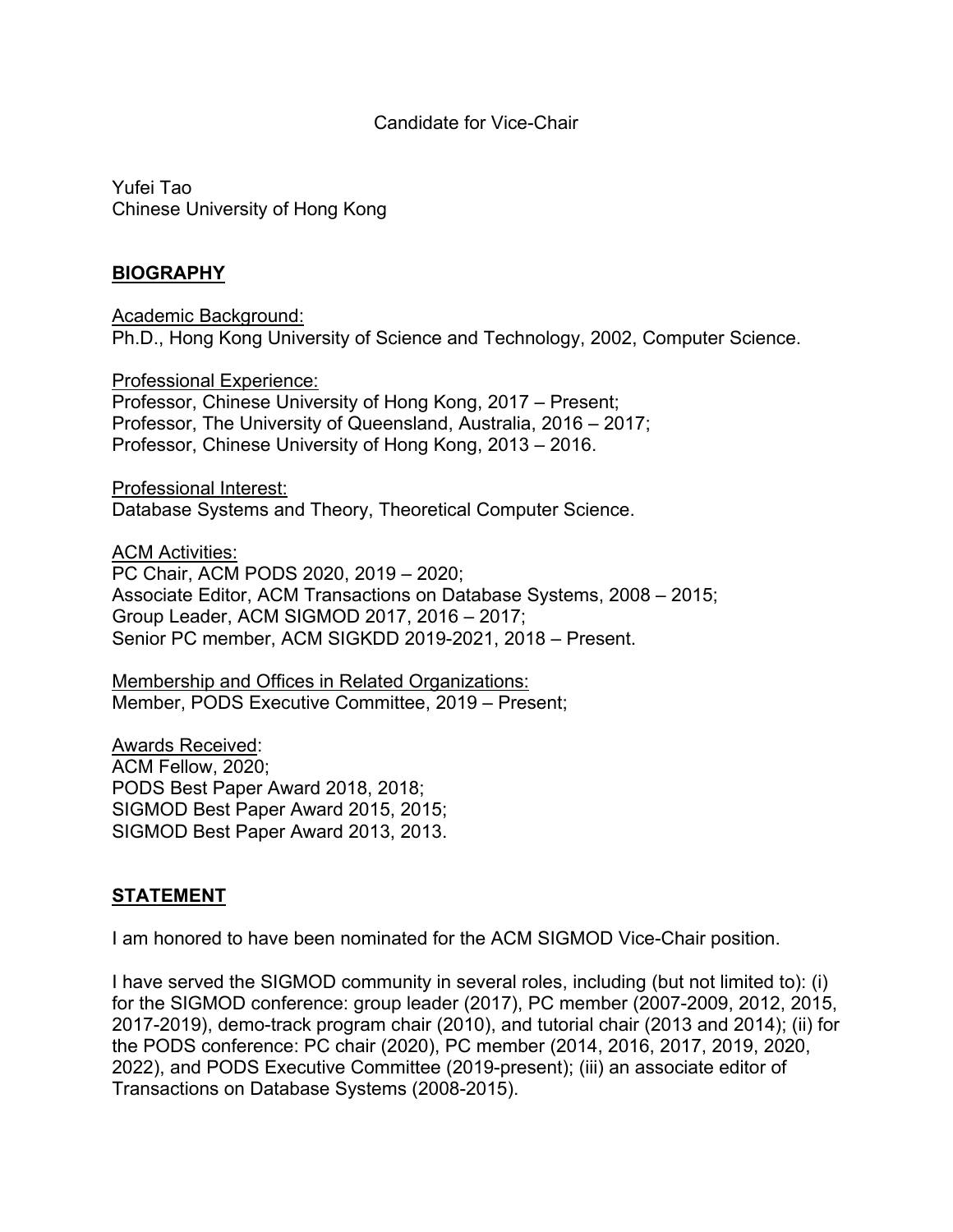These opportunities have allowed me to understand the needs, standards, and challenges in both the engineering and theoretical subfields of data management. If elected as Vice-Chair, I will work with the Chair and other parties to bridge the two subfields, aiming to promote stronger collaborations between system builders and theoreticians.

SIGMOD has made excellent contributions to computer science but has not yet reached its full potential outside North America. I have held academic positions in China, Korea, and Australia. If elected as Vice-Chair, I will work with the Chair and other parties to deepen the influence of SIGMOD in those regions, based on the ties established throughout the years.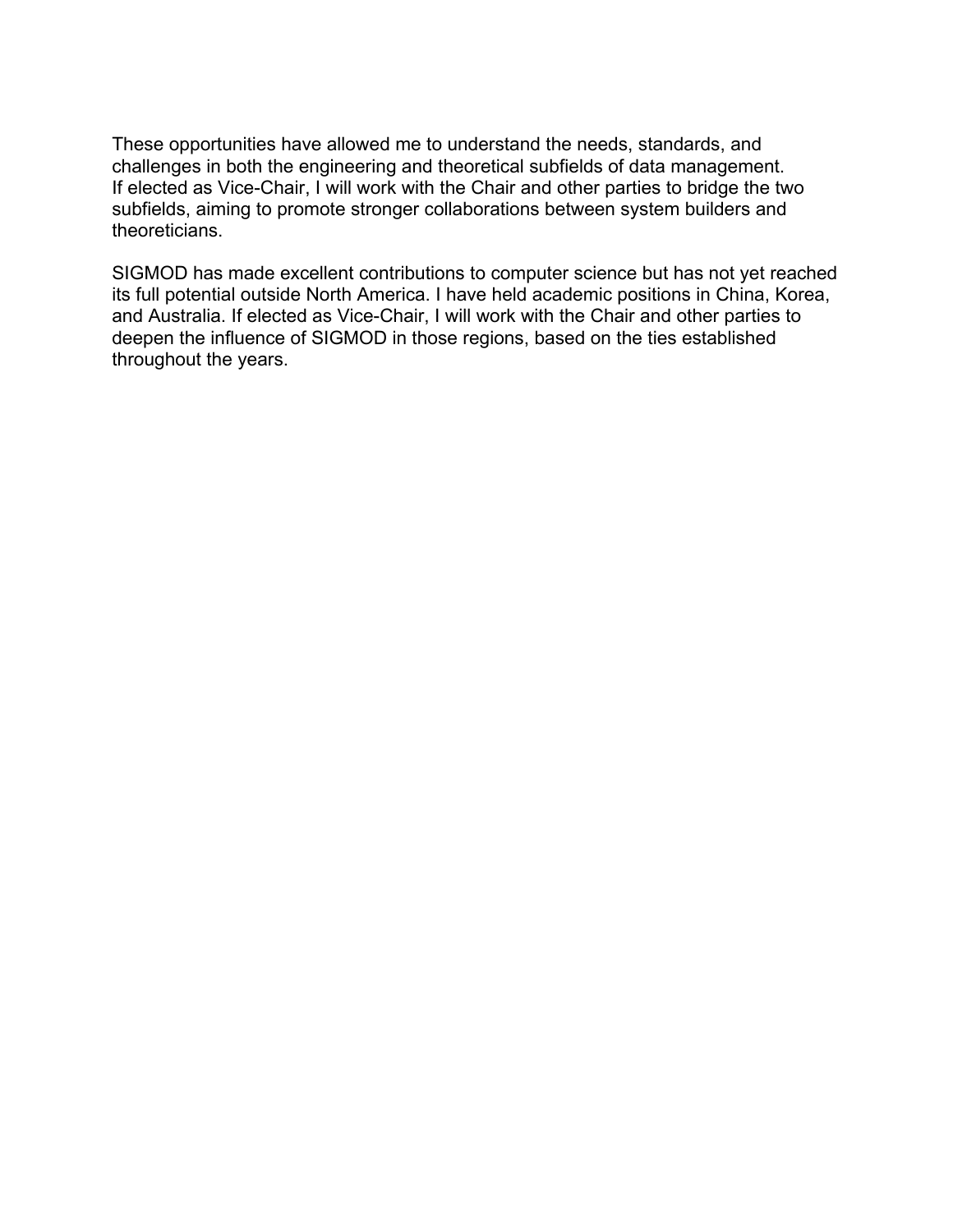#### Candidate for Vice-Chair

Fatma Ozcan Google, Mountain View, CA, USA

### **BIOGRAPHY**

Academics Background: Ph.D., University of Maryland, College Park, 2001, Computer Science.

#### Professional Experience:

Principal Software Engineer, Google, Mountain View, CA, 2020 – Present; Distinguished Research Staff Member, IBM Research, San Jose, CA, 2020; Senior Manager, IBM Research, San Jose, CA, 2018 – 2020.

#### Professional Interest:

Data Management and Analytics, Infrastructure and Platforms for Large-Scale Data Analytics, Conversational Interfaces to Data and NLQ, Query Processing and Optimization, Query Languages.

#### ACM Activities:

Treasurer and Secretary, SIGMOD, 2017 – Present; Program Committee Chair, Industrial Track, SIGMOD, 2021; ACM Distinguished Member, 2019; General Chair, SIGMOD, 2016.

Membership and Offices in Related Organizations:

Board of Directors, CRA (Computer Research Association), 2020 – Present; Board of Trustees, VLDB (Very Large Databases) Endowment, 2016 – Present; Program Committee Chair, Editor in Chief, PVLDB Volume 12, 2018 – 2019.

Awards Received: Multiple IBM Technical Achievement Awards, 2020; IBM Corporate Award, 2008; IBM Outstanding Innovations Award, 2007.

### **STATEMENT**

It is my great pleasure to run for the SIGMOD Vice-Chair position. I have been an ACM SIGMOD member since 2000, and the SIGMOD Treasurer and Secretary since 2017.

SIGMOD has made significant contributions to the data management research community and has been a beacon of progress for many decades. I strongly believe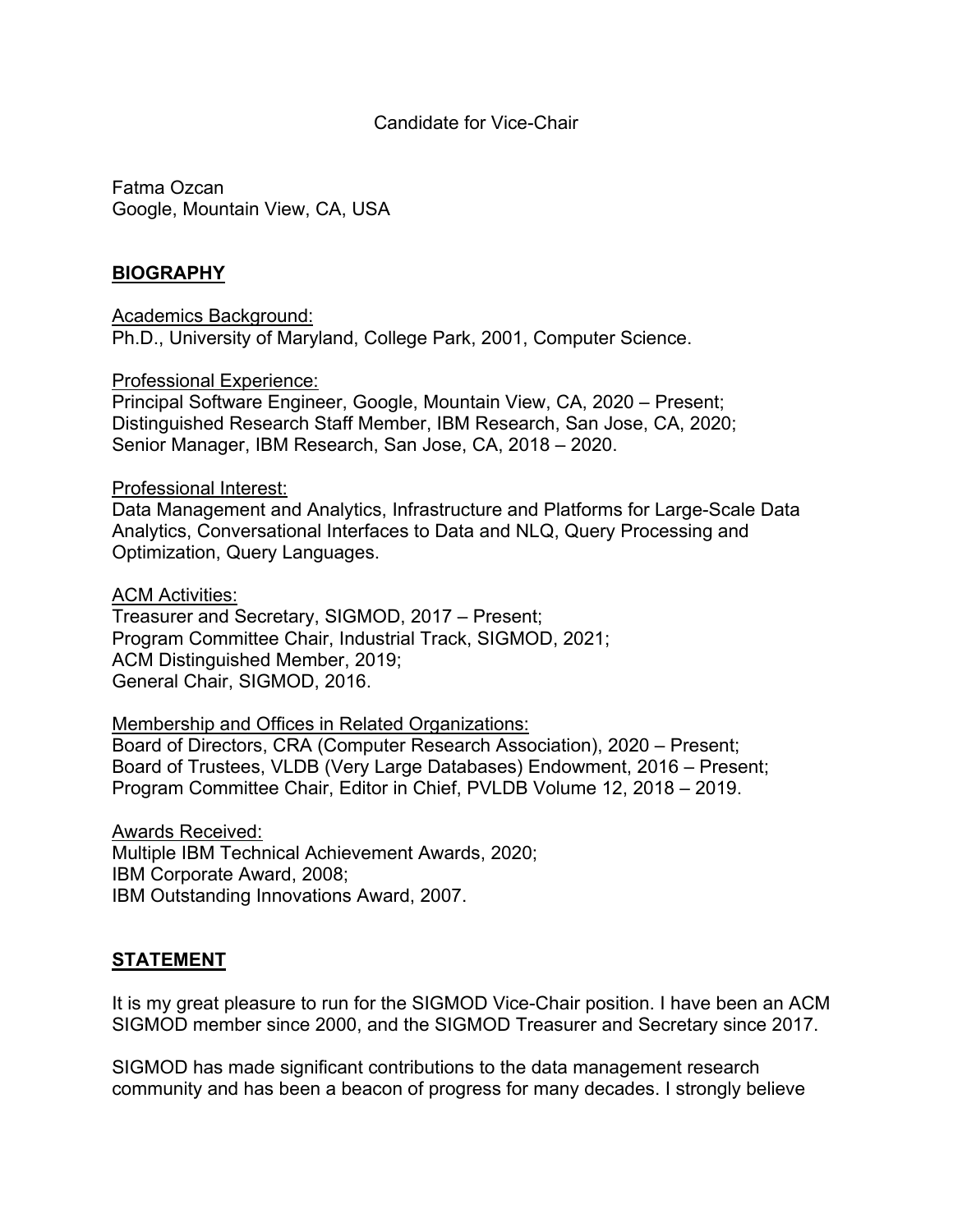that SIGMOD will continue to play a leading role in data management and analysis research going forward.

This past year has shown us once again the importance of data driven decision making. Data management is the foundation that ensures reliable collection of data and its governance, accurate data cleaning, enhancement, and entity resolution, as well as efficient and timely data analytics for actionable insights. While continuing to encourage research breakthroughs and strong academic and industrial partnerships, SIGMOD also needs to extend its reach and strategy to new research challenges and expand to more regions of the world. This requires a better understanding of diverse cultural and professional contexts, and tight collaboration between academia and industry. As an industrial research leader with strong academic connections, I will promote diverse participation of academicians, students, and industrial technology leaders in SIGMOD activities from all over the world.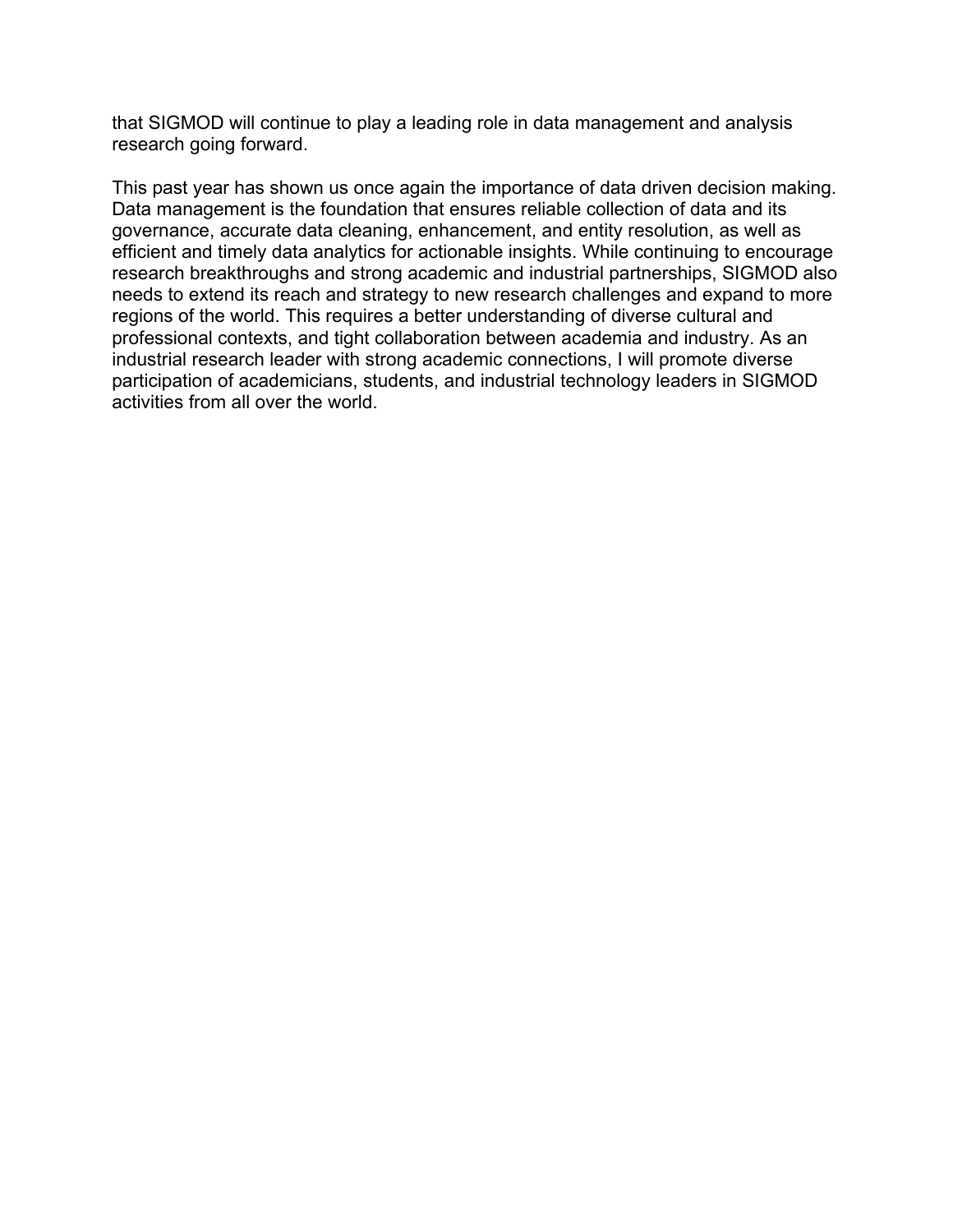### Candidate for Secretary/Treasurer

Letizia Tanca Politecnico di Milano, Italy

## **BIOGRAPHY**

Academic Background: Ph.D., University of Naples. 1988, Applied Math and Computer Science.

Professional Experience: Associate Professor, Politecnico di Milano, Italy, 1993 – 1995; Full Professor, University of Verona, Italy, 1996 – 1999; Full Professor, Politecnico di Milano, Italy, 2000 – Present.

#### Professional Interest:

Data Management in general, Big Data, Pervasive Systems and Context Awareness, Ethics in Data Management and Analysis, Data Integration.

Membership and Offices in Related Organizations: Board member, Informatics Europe, 2006 – 2011.

Awards Received: Invited Lecturer at the Symposium on Applied Computing (SAC 2012), 2012.

# **STATEMENT**

With my candidacy to the position of SIGMOD Secretary/Treasurer, I hope to bring the experience I have gained as a Computer Science researcher, where, often under the umbrella of ACM, I have learned to appreciate a perspective on research that combines formal cleanliness with attention to application problems. This approach should never be forsaken, and we should continue to ground our education on principles that guide technological advances, rather than being driven by them.

Especially now that data management is exceedingly interesting for disciplines like Machine Learning, our competence is needed to support the innumerous attempts for exploiting data to gain knowledge. Back in February 2016, my SIGMOD blog post WISDOM: A "DOUBLE V" FOR BIG DATA (http://wp.sigmod.org/?p=1948) went like this: "not only we want to make sense of the data, whether they are big or not, but we should extract from them a worth that makes us wiser, doubling their Value."

To this, I would now add the tremendous need to sustain ethics as a fundamental dimension of data quality. I believe SIGMOD should govern this change, finding ways to control and lead the data-inspired transformation of society, towards a correct use of technological knowledge.